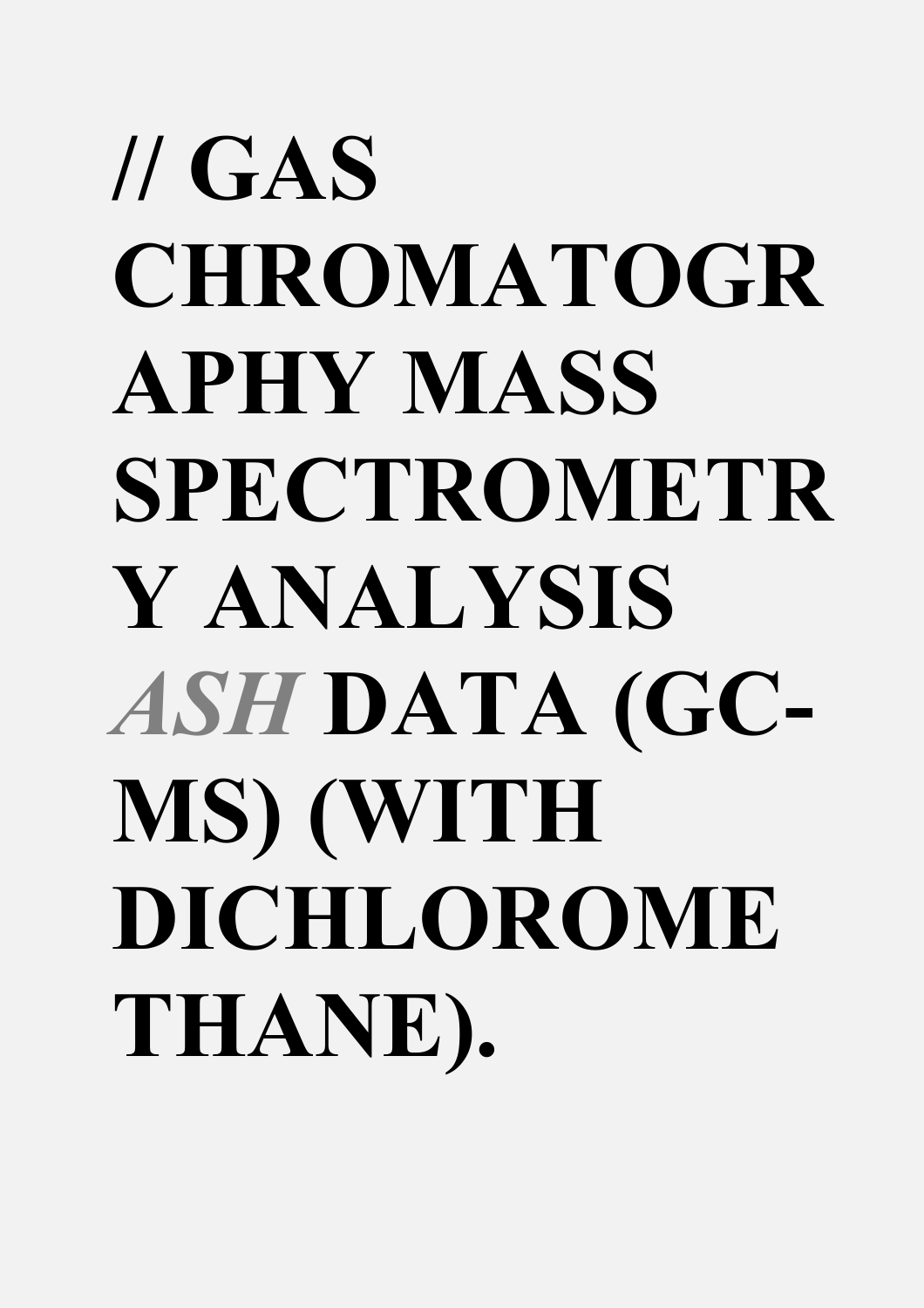File :C:\msdchem\1\data\2020\September\070920\070920009.D<br>Operator : GP<br>Acquired : 7 Sep 2020 20:18 using AcqMethod SCANNING MEI<br>Instrument : Semi Volatiles<br>Sample Name: Sample B Paper<br>Misc Info :<br>Vial Number: 3 using AcqMethod SCANNING METHOD - GP.M



GC-MS chromatogram where the y-axis signifies the abundance of the substance, and the xaxis signifies the mass-to-charge ratio  $(M/Z)$ . Here, we see Tetrachloroethylene with an abundance of just over 600000, N-Butyl Methacrylate just under 1400000, Diisobutyl phthalate around 100000, 16-Hentriacontanone just under 100000, and 18-Pentatricontanone approximately 100000. On the following page, you will find substance profiles of each. Chromatogram provided by Andrew Smith for SGS.